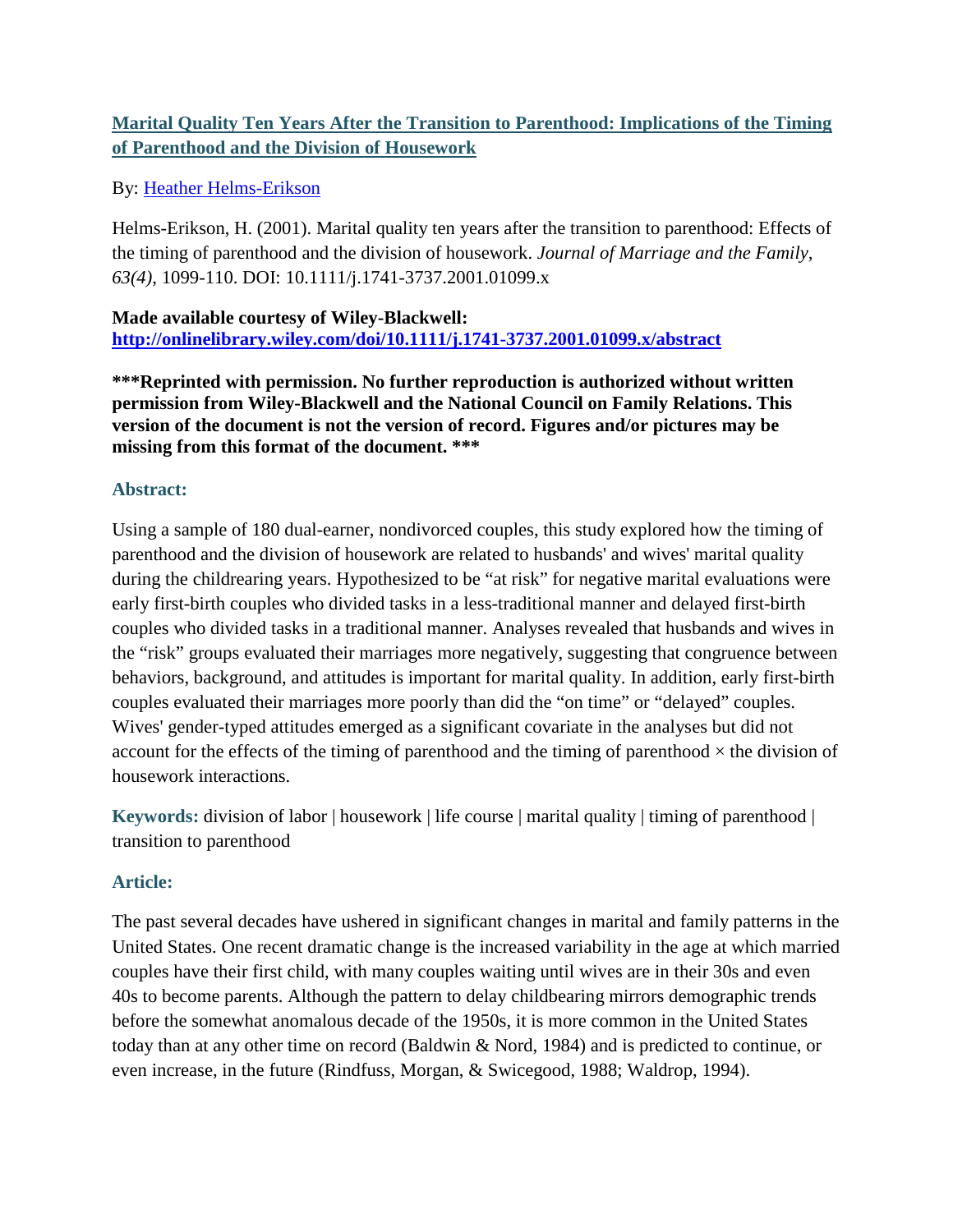Nonetheless, over a third of all women in the United States have their first child before age 25 (U.S. Bureau of the Census, 1995).

This increased heterogeneity in the timing of the transition to parenthood suggests that earlier versus later timed parents may be on different life-course trajectories (Coltrane, 1996; Coltrane & Ishii-Kuntz, 1992; Daniels & Weingarten, 1982). Becoming a parent at age 21 is a qualitatively different experience than becoming a parent for the first time at age 32—not only because age serves as a marker for personal development and maturity, but because age signals differences in life experiences in the realms of education, financial security, marital stability, career establishment, and in the sense of readiness for the parental role (Booth & Edwards, 1985; Coltrane; Coltrane & Ishii-Kuntz; May, 1982). Husbands and wives who delay parenthood are better educated, have higher incomes and occupational prestige, and are more likely to have planned the birth of their child than other couples (Baldwin & Nord, 1984; Coltrane; Daniels & Weingarten; Rindfuss et. al., 1988). Although wives continue to assume more responsibility for housework than do husbands, couples who become parents later tend to divide housework along less traditional lines than those who become parents earlier (Coltrane, 1990, 1996; Daniels & Weingarten), suggesting that these groups have different norms about the best way to divide family work that coincide with their life experiences.

In this article, I propose that the links between the timing of parenthood and marital quality will vary based on couples' family roles—specifically their division of housework. Few empirical studies to date have addressed the implications of delayed childbearing for marital quality. Given young parents' greater risk for marital instability (Booth & Edwards, 1985) and older first-time parents' access to resources (i.e., education, income, occupational prestige), one might entertain a main effects hypothesis (i.e., that couples who have their first child earlier in life would report lower marital quality than those who delay parenthood). Adhering, however, to Bronfenbrenner's (1979) suggestion that "in ecological research, the principal main effects are likely to be interactions" (p. 38), a more complex relationship between the timing of parenthood, spouses' division of housework, and their marital quality is suggested: In considering what might place earlier or later timed parents at risk for lower marital quality, attention is focused on those couples whose life patterns and behavior appear incongruent. Specifically, it is proposed that the marital implications of earlier versus later timed parenthood depend on couples' division of household labor.

### **The timing of the transition to parenthood and marital quality**

Why consider the timing of parenthood when examining marital quality? The timing of life events and transitions in individuals' lives is at the forefront of life course theory (for a review, see Elder, 1998), which holds that "the meaning of a transition has much to do with its timing" (p. 956). The implications of a given transition depend on the timing of the event relative to normative patterns and cultural expectations (e.g., normative ages for marriage, having children, obtaining an education, and expectations regarding the sequencing of these events). The timing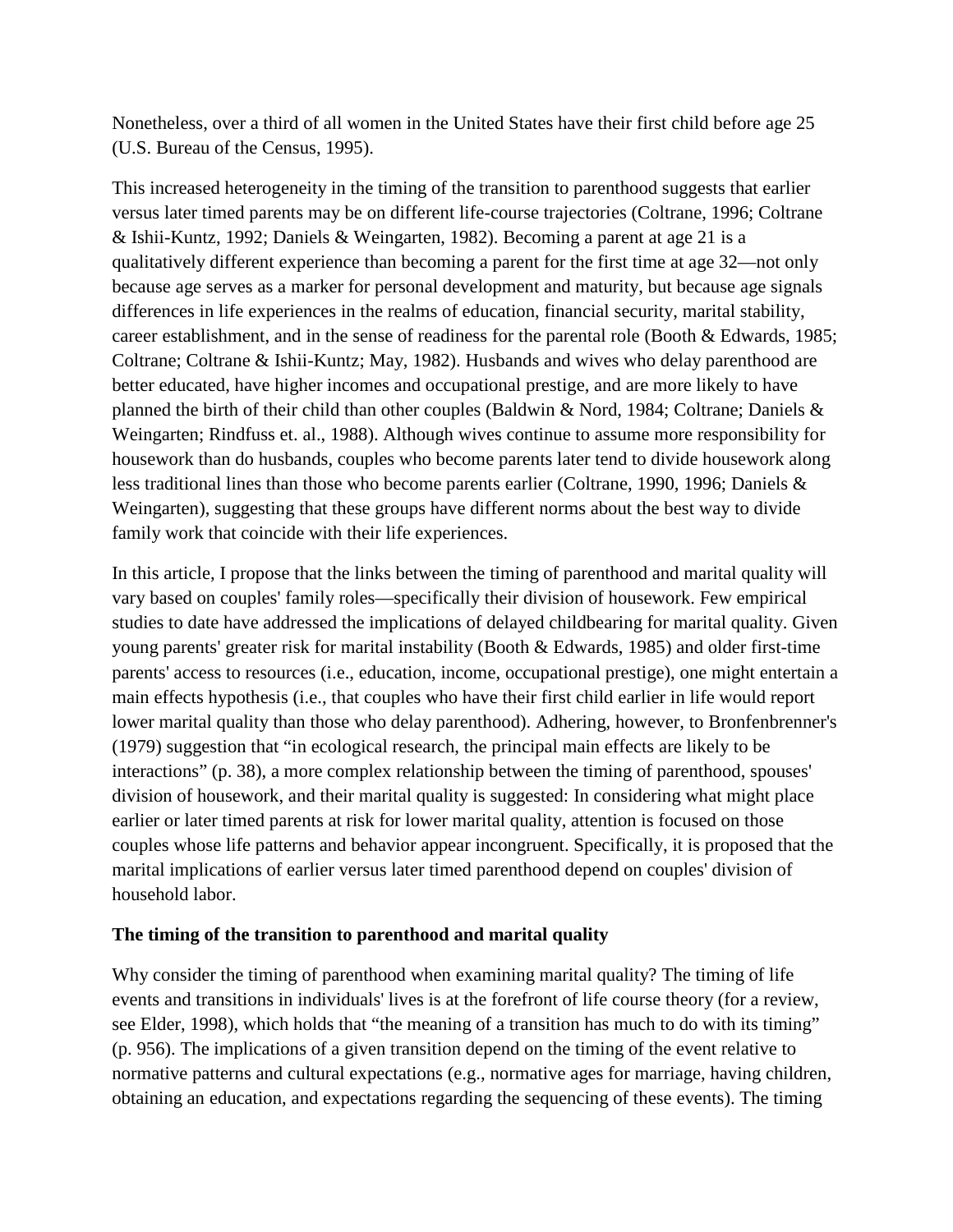of marriage has already been shown to predict marital quality, with those marrying earlier being at greater risk for marital dissolution than those marrying later (Booth & Edwards, 1985). What is less clear, however, is whether and how the timing of parenthood is linked with marital quality.

The transition to parenthood and its impact on marriage has been studied extensively, from early works emphasizing the transition as a time of crisis and downturns in marital quality (Hobbs, 1965; LeMasters, 1957) to more recent studies pointing to the considerable variety of ways that couples handle this transition (Belsky & Kelly, 1994; Cowan & Cowan, 1992; McHale & Huston, 1985; White & Booth, 1985; for reviews, see Belsky & Pensky, 1988; Veroff, Young, & Coon, 1997). There is little doubt that the marital relationship changes with the advent of parenthood, but the picture emerging from recent research is more complex than the monolithic negative view that characterized early research in this area. Recent longitudinal studies and research designs employing childless couple comparison groups have led to the conclusion that couples tend to experience declines in marital quality during the early years of marriage regardless of whether they become parents. When compared with childless couples, however, new parents tend to have a more traditional division of labor as well as lower levels of marital companionship (McHale & Huston). Thus, parenthood introduces a new set of demands that require adaptation on the parts of husbands and wives, but not necessarily marital distress. In addition, contemporary research has shown that husbands' and wives' experiences of this transition depend on how they negotiate the new demands on their time, with some couples faring better following the birth of their first child, others worse, and still others seemingly unchanged (Belsky & Kelly; Belsky & Rovine, 1990). What is not known is whether couples who negotiate this major life transition fare better or worse depending on when in their lives they became parents. Given the marital challenges that come with parenthood, it may be that the timing of this significant life course transition is a strong predictor of marital quality.

#### **What role does the division of household labor play?**

Exploratory, qualitative studies have laid the groundwork for further study on the connections between the timing of parenthood, couples' division of housework, and their marital quality. For example, through retrospective interviews with 86 couples, Daniels and Weingarten (1982) found that husbands and wives who became parents in their late teen years or early 20s tended to divide household tasks along traditional gender lines, with wives being responsible for the bulk of the housework and child care. In contrast, couples who had their first child in their late 20s or 30s had a more collaborative approach to housework and child care following the birth of their first child. Although wives still tended to be responsible for a greater share of these tasks than husbands, the disparity between husbands' and wives' contributions was less than that of the early-timed couples. More recent exploratory studies uphold these findings and suggest that couples who delay parenthood until their late 20s or 30s tend to share tasks more than those who have children earlier (e.g., Coltrane, 1996).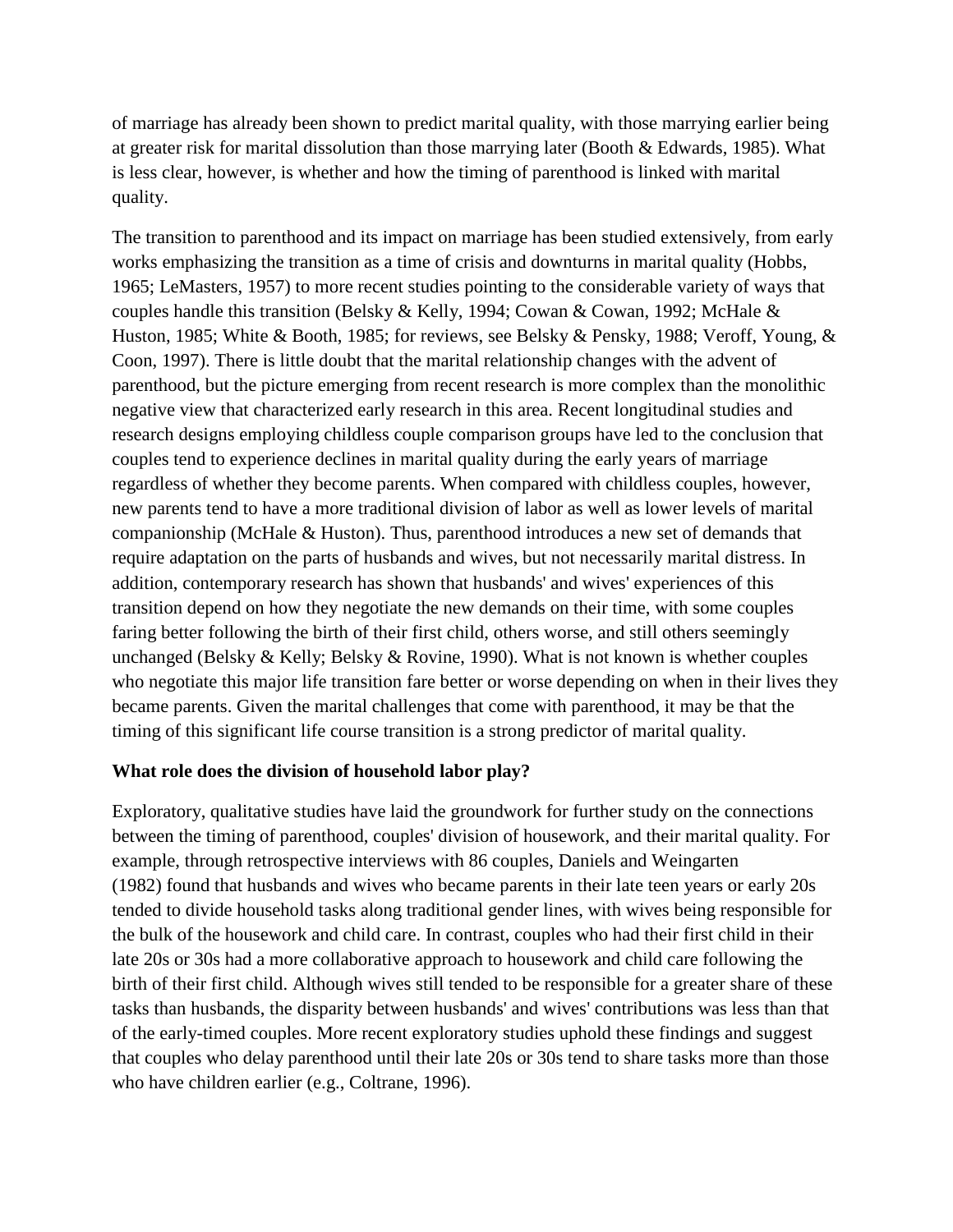Building on these exploratory works, Coltrane and Ishii-Kuntz (1992) conducted the only quantitative study to date addressing the connections between the timing of parenthood and husbands' involvement in housework. Using a nationally representative sample of both dual- and single-earner married men and women with children under the age of 18, Coltrane and Ishii-Kuntz found that when husbands and wives became parents early (i.e., when husbands were 27 or younger), men were more likely to become involved in feminine-typed household tasks when their wives pushed for it and had the relative resources (i.e., income) to be persuasive. In contrast, when husbands and wives made the transition later in life (i.e., when husbands were 28 or older), men were more likely to become involved in family work in line with their own ideological preferences, which tended to be liberal. These findings underscore the variability in earlier and later timed couples' family roles and suggests that the division of labor for parents in the midst of raising children is negotiated through different processes for couples who make the transition earlier versus later. What is still not known is whether the division of labor and the timing of parenthood, taken together, have implications for marital well-being.

The significant body of research that exists on the division of labor in the home suggests that there are no simple connections between the division of housework and marital outcomes. Instead, it is the incongruence between spouses' values and their involvement in housework that has negative implications for marriage (McHale & Crouter, 1992). Given that the impact of the timing of an event is related to "the scheduling of multiple trajectories and their synchrony" (Elder, 1995, p.114), I further suggest that incongruence in life experiences may be linked to marital outcomes. For example, early works examining the links between the timing of parenthood and the division of housework suggest that couples who become parents at younger ages may be on a more traditional life course trajectory (Coltrane, 1996;Daniels & Weingarten, 1982). These young parents' lives are often characterized by foreclosed educational opportunities, little exposure to or experience with alternative strategies for dividing family work, and—with the advent of parenthood at a young age—an early adoption of a traditional division of roles. For these early-first-birth couples, a traditional division of labor, one in which the wife is responsible for the bulk of the housework, is likely to be accepted as normative, expected, and familiar, even when both parents are employed. An arrangement in which husbands contribute substantially to housework is incongruent with life as it has unfolded for these couples and may therefore be experienced as problematic for both husbands and wives in these families. For husbands, involvement in housework may be resented and perceived as falling outside the boundaries of their family role. For early-first-birth wives, who are likely to equate housework with "womens' work," husbands' involvement in housework may be experienced as a personal failure and a reminder that their division of labor is not as it "should" be (Coltrane, 1990). As Coltrane (1996) wrote:

As men begin to assume more responsibility for housework and children, we can expect mixed results. … If women do not want more help, and do not want to give up control over home and children, being forced to share can have negative impacts on their health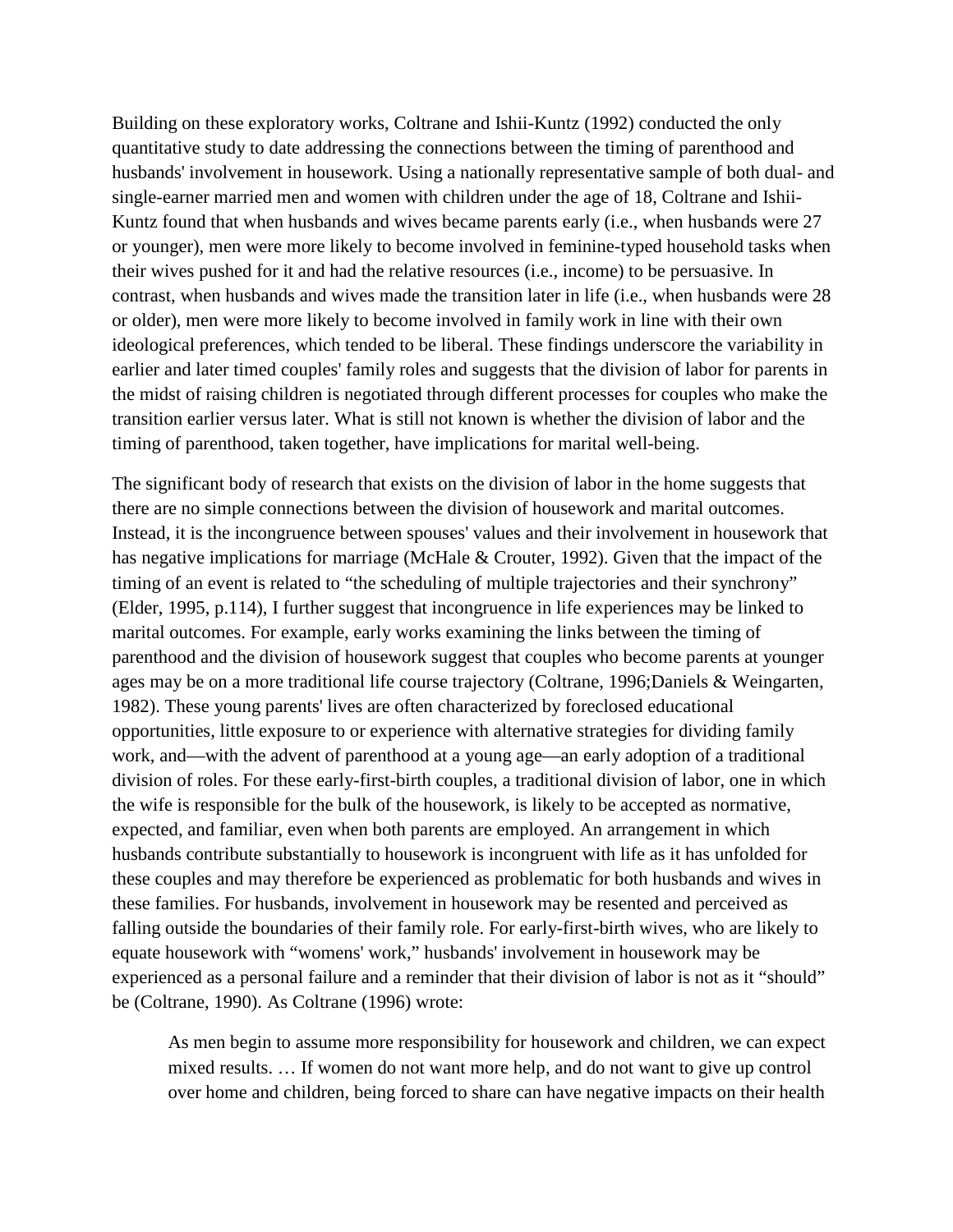and marital satisfaction. Some women continue to feel that asking their husbands to do housework demeans their masculinity and represents a failure of their manhood. For these women, increased sharing is experienced as troublesome. (p. 231)

In short, departures from the "familiar" may challenge marital quality for early transitioning couples.

In contrast, dual-earner couples who delay parenthood are better educated, earn higher incomes, work in more prestigious jobs, and are thus more likely to have encountered a broader range of "others" from whom to learn about alternative strategies for the division of housework than couples who become parents at younger ages. In addition, unlike couples who become parents at younger ages, these husbands and wives have had more time to mature and to experiment with adult role-sharing arrangements and task negotiation in a variety of close relationships before the arrival of children. Unlike spouses who become parents in their early 20s, later transitioning husbands and wives are likely to enter parenthood with a college degree, a significant number of years in the workforce, and more years of adult housework responsibility (whether this be living on their own, with other family members, with a roommate, or with their spouse). Taken together, these experiences provide a "mental backdrop" of alternative strategies for dividing family roles that counter arrangements in which wives assume sole responsibility for the bulk of the household tasks. Therefore, in contrast to early-timed parents, a traditional division of housework is more likely to be incongruent with the experiences of parents who experience a later transition to parenthood.

#### **Research hypotheses and goals**

Given the different routes into the division of housework for couples who become parents early versus late, and using Coltrane and Ishii-Kuntz's (1992) research as a foundation, it was hypothesized that marital quality would vary as a function of both the timing of parenthood and spouses' relative involvement in housework. (Marital quality was not expected to vary as a function of the division of housework alone.) Here the focus was on the "match" or congruence between the timing of parenthood and spouses' division of housework. It was expected that earlyfirst-birth couples in which wives assumed responsibility for the bulk of the housework would report higher levels of marital quality than those "early" couples who divided tasks in a less traditional manner. A different pattern was anticipated for "delayed" parents, with such couples being at risk for poor marital well-being when wives assumed responsibility for the housework. No predictions were made concerning those couples who transitioned "on time." With these hypotheses in mind, the study sought (a) to examine how the timing of parenthood and the division of housework are connected to dual-earner couples' marital satisfaction, love, and conflict and (b) to compare husbands' and wives' experiences in the same family.

Most studies exploring the transition to parenthood sample participants in relatively short periods of time following the birth of their first child—clearly a time of unprecedented change and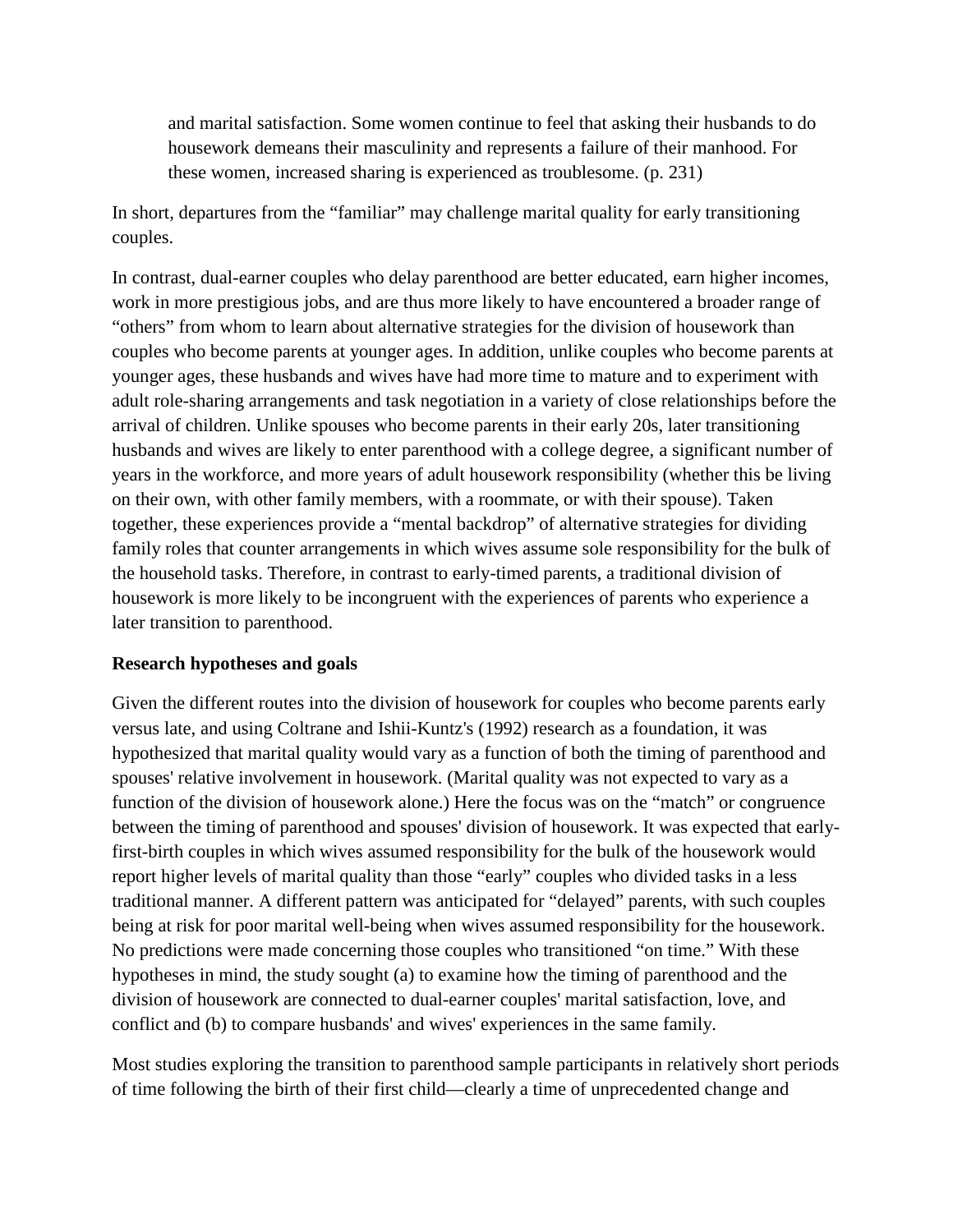adjustment in the family system. In contrast to earlier works, this study investigates the implications of the timing of the birth of the first child and couples' division of household tasks for marital quality at the close of the first decade of childrearing. Here, the importance of the timing of parenthood is examined using a volunteer sample of dual-earner couples with schoolage children participating in a study of marital and family relationships. Hence, couples in the study are in relatively stable relationships and at a point in their marriages where family role patterns are well established.

### **Method**

### **Participants**

The sample was drawn from the first phase of a short-term longitudinal study of family relationships and child development. Two hundred and three nondivorced, predominantly dualearner families, who had at least two children in the 6-to-12 age group, were recruited via letters sent home to families in 16 school districts in a Northeastern state. The sample was divided into two cohorts. In 1995, 100 families were recruited to cohort 1; in 1996, 103 families were recruited to cohort 2. School district's distributed letters describing the study to all families with a child in the fourth or fifth grade. Because access to confidential school records indicating the number of eligible families who declined to participate was not granted, it was impossible to estimate response rates. For those eligible families who expressed an interest in the project, however, the participation rate was 95%. The letter to families described the research effort in general terms, indicated that families would receive a \$100 honorarium for each phase of participation in the 3-year longitudinal study, listed criteria for participation, and asked families to return a self-addressed, stamped postcard to the project if interested in participating. The criteria for participation were as follows: (a) the couple had to be maritally intact, and the children had to be the biological or adopted offspring of both parents (stepfamilies and blended families were excluded because dynamics in these families vary considerably from those in nonstepfamilies); (b) the eldest child in the family had to be in the fourth or fifth grade; and (c) there was at least one additional sibling 1 to 4 years younger. The study also sought to include as many couples as possible in which both spouses were employed at least part-time, currently the modal arrangement for two-parent U.S. families.

Of the 203 couples in the study, 17 were omitted from these analyses because the wife was not employed; two couples because the oldest child was adopted and information on the timing of the adoption was not available; one couple because the husband was missing a significant amount of data; and three couples because, despite screening efforts, they had children older than the targets of the study. Thus, the sample on which the analyses are based included 180 couples—a White sample diverse in terms of socioeconomic status (see Table 1). Participants' job prestige, classified according to the National Opinion Research Council (NORC) coding system (Nakao & Treas, 1994), ranged from 22.3 (janitor) through 74.77 (lawyer), with average scores of 49.50 and 48.24 for husbands and wives, respectively. Occupations classified in this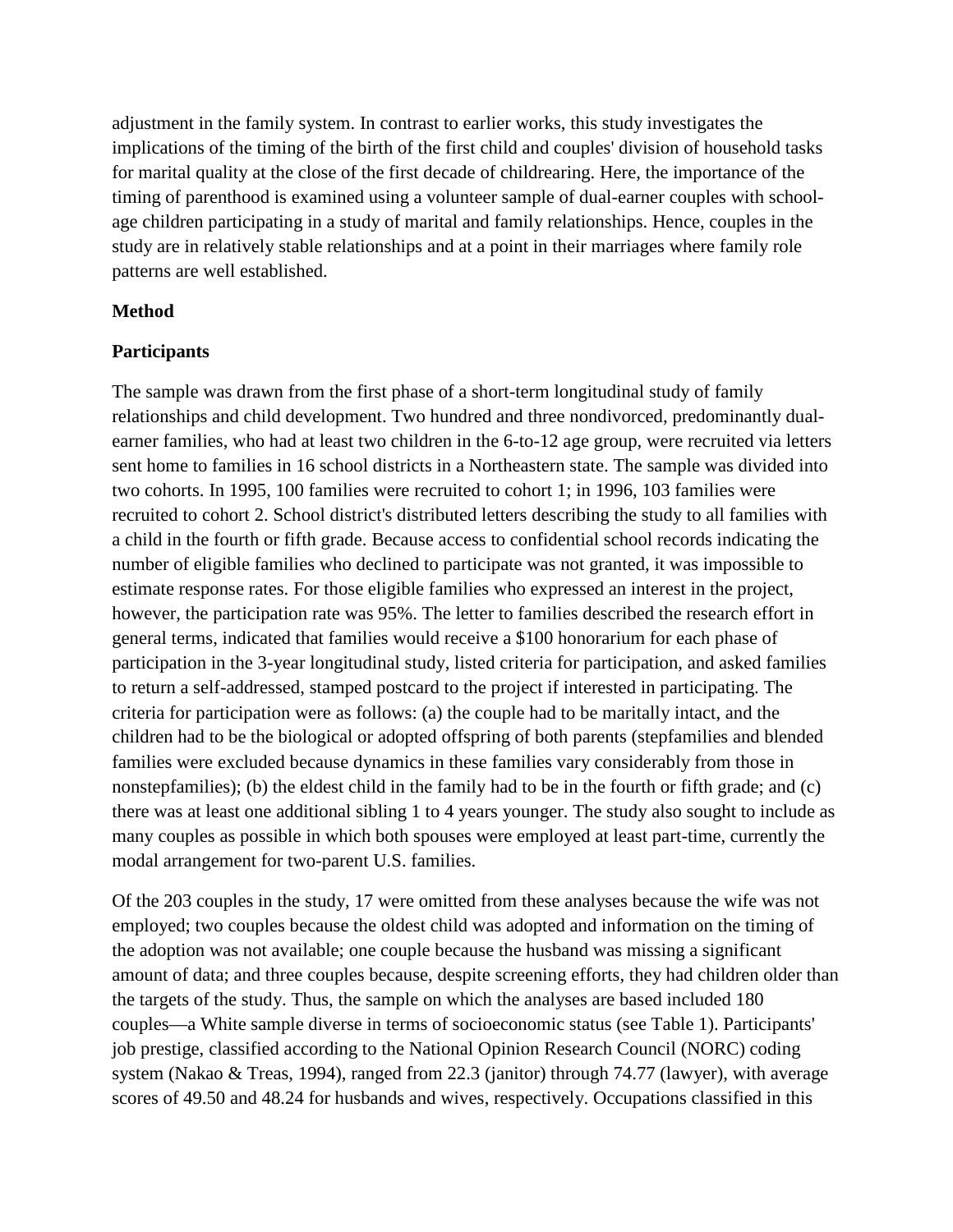middle range included positions such as skilled laborers (e.g., carpenters, electricians, plumbers), sales representatives, secretaries, and postal carriers. Four wives in the sample were full-time students. Participants resided primarily in small cities, towns, and rural areas. Sample sizes in some analyses change slightly because of missing data on the dependent variables of interest.

# **[Table 1 Omitted]**

### **Procedures**

Data collection procedures included home visits and a series of telephone interviews. First, during home interviews that averaged 2 to 3 h in duration, husbands and wives were interviewed separately about their marital and family relationships and psychological well-being. Where literacy was a problem, items were read to the respondent. During the 2 to 3 weeks following the home interviews, a series of seven evening phone calls (5 weekdays, 2 weekend days) was conducted to obtain details about family members' daily activities, including husbands' and wives' reports of their daily participation in household tasks. Wives were interviewed on 2 weeknights and 1 weekend night; husbands were interviewed on 2 weeknights and one weekend night; and one call (always conducted on a weeknight) included separate interviews with both spouses.

### **Home interview measures**

### **Timing of parenthood**

Early and delayed childbearing has been variously defined in empirical work and may fluctuate because of demographic patterns and age norms. This sample was divided into thirds based on mothers' ages at the time of the birth of their first child. Both husbands and wives reported their own ages and their children's ages to the nearest month. Parents' ages at the birth of their first child were calculated by subtracting the age of the firstborn child from each parent's age. Because the correlation between mothers' and fathers' ages at first birth was quite high (i.e., *r*= .71,  $p < .0001$ ), the age of either spouse could have been used as an indicator of the timing of parenthood. Using mothers' ages at the birth of their first child, couples were classified as "early" (*n*= 62) when wives became parents at age 24 or younger, "on time" (*n*= 59) when wives became parents between the ages of 24 and 28, and "delayed" (*n*= 59) when wives became parents at age 28 or older. This grouping strategy approximates national trends for women in the mid-1980s when 71% of 20- to 24-year-old women, 42% of 25- to 29-year-old women, and 26% of women aged 30 to 34 were childless (U.S. Bureau of the Census, 1995).

### **Years married before the birth of first child**

Couples reported the number of years they had been married. The number of years married before the birth of their first child was determined by subtracting the child's age at the time of the home interview from the number of years the couple had been married.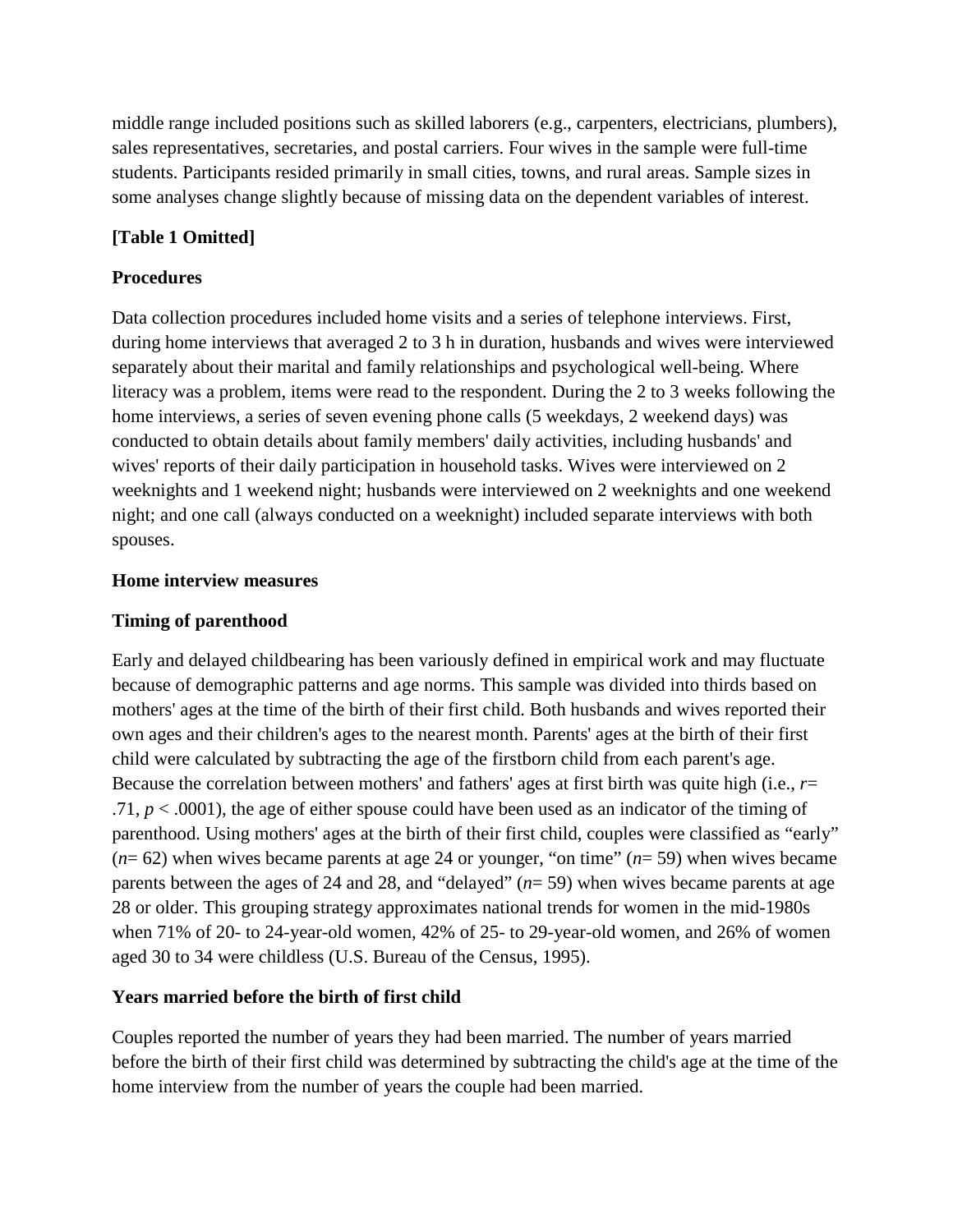### **Education**

Husbands and wives reported the number of years of education they had obtained.

### **Income**

Husbands and wives reported their annual gross wages received from paid employment.

### **Spouses' gender-role attitudes**

Husbands and wives completed Spence and Helmreich's (1972) Attitudes Toward Women Scale. On this 15-item questionnaire, respondents are asked to agree or disagree with a variety of statements about women's roles in society (e.g., "If both husband and wife are working outside the home, they should share equally in routine household chores, such as washing dishes and doing laundry.") Response options range from 1 (*strongly agree*) to 4 (*strongly disagree*). High scores indicate more traditional attitudes. Cronbach's alphas for this sample were .74 and .82, for husbands and wives, respectively.

# **Marital love and conflict**

Husbands and wives completed two subscales from Braiker & Kelley's (1979) Relationship Questionnaire, a measure in which respondents indicate their feelings regarding various dimensions of their marriage on a 9-point scale. Nine items tapped spouses' perceptions of marital love (e.g., "To what extent do you love your partner at this stage?"), and five items tapped perceptions of marital conflict (e.g., "How often do you feel angry or resentful toward your partner?"). Higher scores on each subscale indicated greater levels of love and conflict. Cronbach alphas for marital love for this sample were .91 and .92, for husbands and wives, respectively. Alpha reliabilities for marital conflict were .61 for husbands and .70 for wives. Husbands' and wives' subscale scores were significantly correlated (i.e.,  $r = .51$ ,  $p < .01$ ;  $r =$ .39,  $p < .01$ ; for marital love and conflict, respectively).

# **Marital satisfaction**

The Aspects of Married Life Questionnaire (Huston, McHale, & Crouter, 1986) assessed each spouse's satisfaction with various domains of marriage. Respondents were asked to rate on a 9 point scale (1 =*very dissatisfied;* 9 =*very satisfied*) their satisfaction with seven domains of married life (e.g., marital communication, division of household tasks, and marital decision making). Cronbach's alpha reliabilities for this scale were .86 for husbands and .88 for wives. Husbands' and wives' reports of marital satisfaction were significantly correlated (i.e.,  $r = .37$ ,  $p <$ .01).

# **Measures derived from telephone interviews**

# **Division of housework**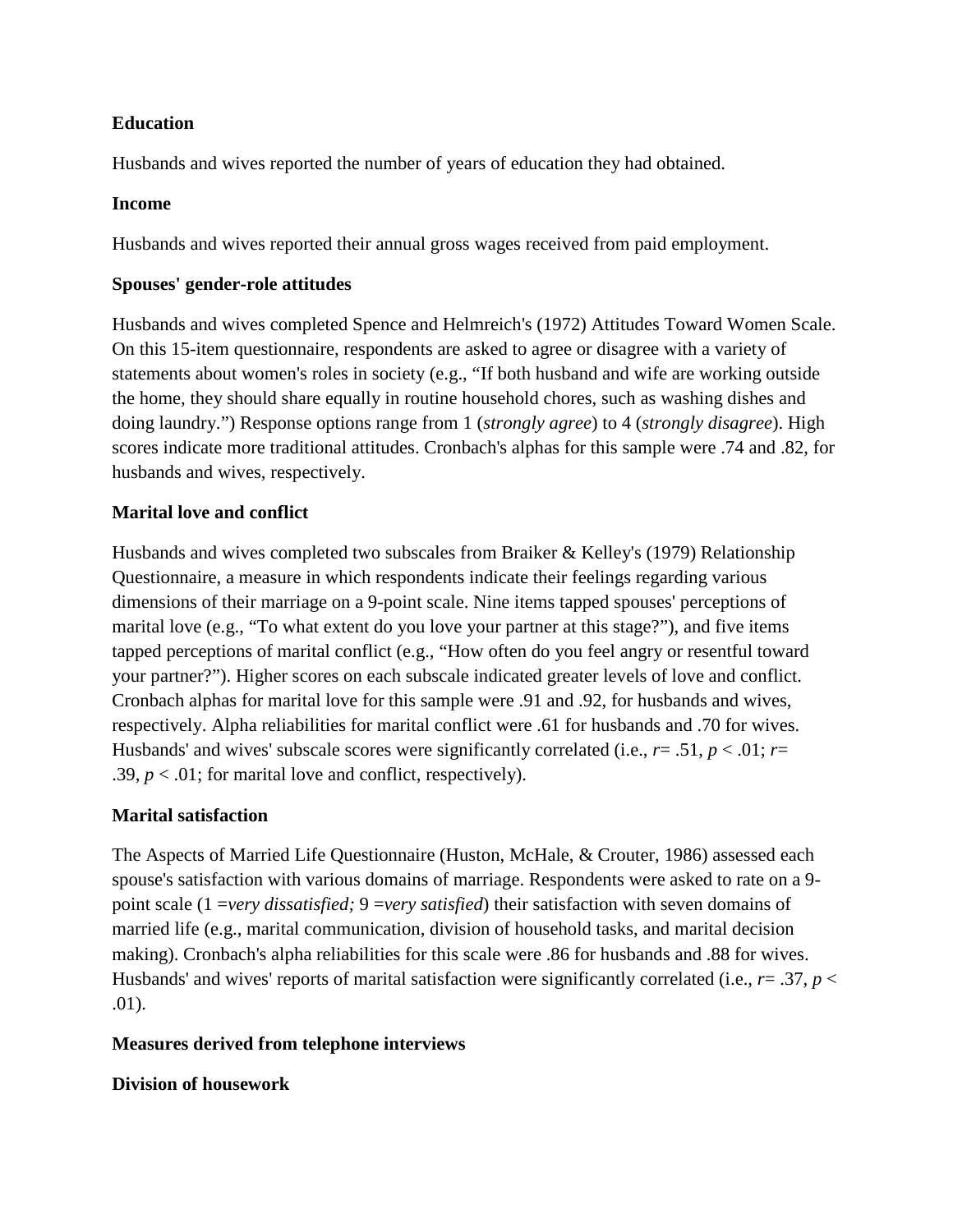Data on couples' division of housework were collected using a cued-recall procedure. Spouses were given activity lists at the end of the home interviews that they then used for reporting a variety of activities, including household tasks, during the telephone interviews. Following Coltrane's (1990) suggestion to move from an examination of the division of total household labor to a more narrow focus on the daily, repetitive, and time-consuming tasks traditionally performed by women, the current investigation focused on feminine-typed household tasks. During each of four calls, spouses were asked (a) how often they performed each of four traditionally feminine household tasks (i.e., do dishes, prepare a meal, vacuum or clean, and laundry), (b) how long each activity lasted (in minutes), and (c) who else had participated in the activity. In the analyses reported here, the division of housework was operationalized as the proportion of total time (in minutes) spent on feminine-typed housework by either one or both spouses that was performed by wives. The top third of the sample was categorized as "traditional" (*n*= 59) because wives completed 90% or more of these femininetyped household tasks. Couples in which wives completed less than 90% of these tasks were classified as "less traditional" (*n*= 121). We divided the sample in this manner for the several reasons. It is normative in our society for dual-earner wives to complete a greater share of feminine-typed household tasks than their husbands. (For example, for the majority of the less traditional couples in this study (61%), husbands completed 20 to 40% of the housework. The sample yielded only seven families, less than 1% of the less traditional group, in which husbands did more than 50% of the housework.) Given this, we were most interested in examining how dual-earner couples' marital quality varied as a function of the timing of parenthood for those dual-earner couples in more "extreme" arrangements (e.g., those who divided household tasks along traditional lines with wives completing the great majority of the housework) compared with couples in which husbands contributed to housework in a more meaningful way.

#### **Results**

To place these results in context, preliminary analyses were conducted in which the possible correlates of marital timing and the division of tasks were examined. Next, hypotheses were addressed using a mixed model multivariate analysis of covariance and a series of analyses of covariance with husbands' and wives' perceptions of their marital quality as dependent variables. Because cell sizes were unequal, Type III sums of squares were examined (Lewis & Kiren, 1977). Using mixed model ANCOVAs rather than a regression strategy has several advantages. First, it increases statistical power because husbands' and wives' perceptions are examined in one analysis. Second, it allows for the preservation of the relationship dyad as the unit of analysis and examination of two distinct issues: (a) between-subjects effects indicate patterns of marital quality that cut across both spouses and (b) interactions with "spouse" indicate potentially important intrafamilial differences in the way husbands versus wives respond to the conditions in question. All significant findings were followed up with Tukey tests or, in cases in which we had a priori hypotheses, Bonferroni's *t* tests. Effect sizes were calculated using the *d*statistic; *d*= .20 is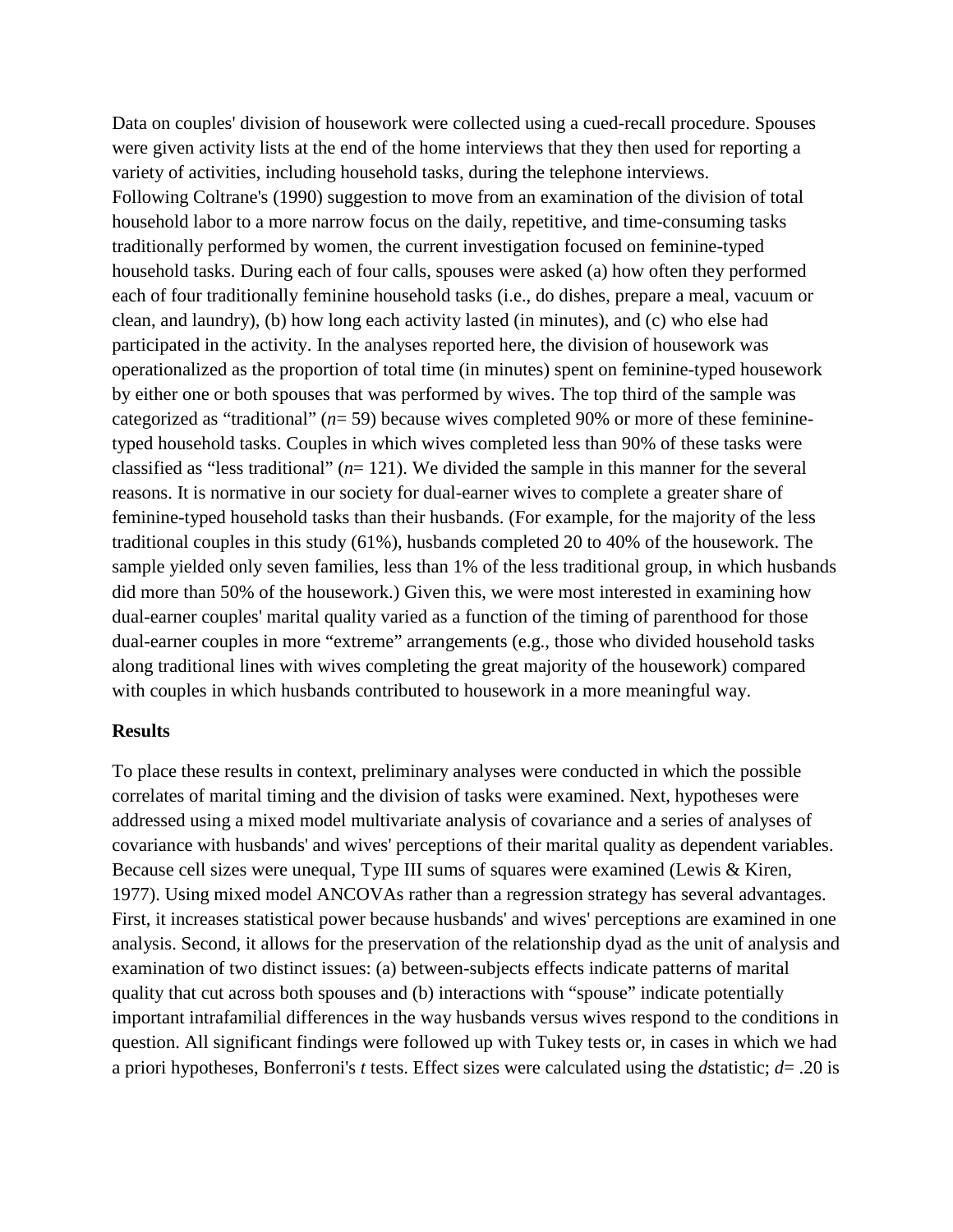a small effect, *d*= .50 is a moderate effect, and *d*= .80 is a large effect (Cohen, 1988; Rosnow & Rosenthal, 1989).

#### **Correlates of the timing of parenthood and the division of housework**

In these preliminary analyses, a series of 2 (spouse)  $\times$  3 (timing of parenthood)  $\times$  2 (division of housework) mixed model analyses of variance (ANOVAs treating "spouse" as a repeated measure where relevant) was performed, with spouses' education, income, gender-typed attitudes, and years married before the birth of the first child as the dependent variables. Results showed that spouses' education and years married before the birth of their first child did not vary as a function of the division of household tasks. Several findings helped to validate the division of housework groups, however. Although, on average, husbands earned more than wives, the difference in husbands' and wives' incomes was greater in the traditional group (*M*=\$25,528) than in the less traditional group ( $M=\$19,218$ ) as illustrated by a significant spouse  $\times$  division of housework within subjects effect  $[F(1, 171) = 4.46, p < .05, d = .23]$ . In addition, couples who divided housework along traditional lines held more traditional attitudes about appropriate roles for men and women (*M*= 28.41, averaged across spouse) than less traditional spouses (*M*= 25.55) as indicated by a significant between subjects effect  $[F(1, 180) = 8.68, p < .01, d = .61]$ .

Significant between subjects effects for the timing of parenthood for education  $[F(2, 180) =$ 15.58,  $p < .0001$ ] and attitudes  $[F(2, 180) = 5.99, p < .01]$  were followed up with Tukey tests. Delayed couples had the highest levels of education (*M*= 15.75 years, averaged across spouse), followed by on-time couples (*M*= 14.67 years), followed by those couples who had their children early (*M*= 13.57 years). Effect sizes ranged from .54 to 1.25. A similar pattern emerged for gender role attitudes ( $d=$  .40 to  $d=$  .87). Early transitioning partners had the most conservative views (*M*= 28.46 averaged across spouse), followed by on time couples (*M*= 26.61). Delayed couples held the least conservative views of the three groups (*M*= 24.27).

Results of Tukey follow-up tests for timing  $\times$  division of housework interactions for both income  $[F(2, 171) = 4.52, p < .01]$  and marriage-birth interval  $[F(2, 180) = 4.83, p < .01]$  pointed attention to the delayed couples where the very traditional and less traditional groups differed significantly  $(d= 1.13)$ . In delayed couples with a very traditional division of tasks, husbands earned significantly more money than their wives (i.e., \$44,213 more on average). In contrast, the gap between husbands' and wives' earnings was significantly smaller (i.e., husbands making \$14,722 more than wives, on average) for delayed couples with a less traditional division of housework. Follow-up tests for the timing  $\times$  division of tasks interaction for marriage-birth interval also suggested that the action was in the delayed couples' group. Although traditional and less traditional couples in both the early (*M*= 1.60 and *M*= .97 for the traditional and less traditional groups, respectively) and on-time groups (*M*= 3.58 and *M*= 3.24 for traditional and less traditional groups, respectively) did not differ from each other in the number of years they were married before the birth of their first child, delayed couples who divided tasks in a less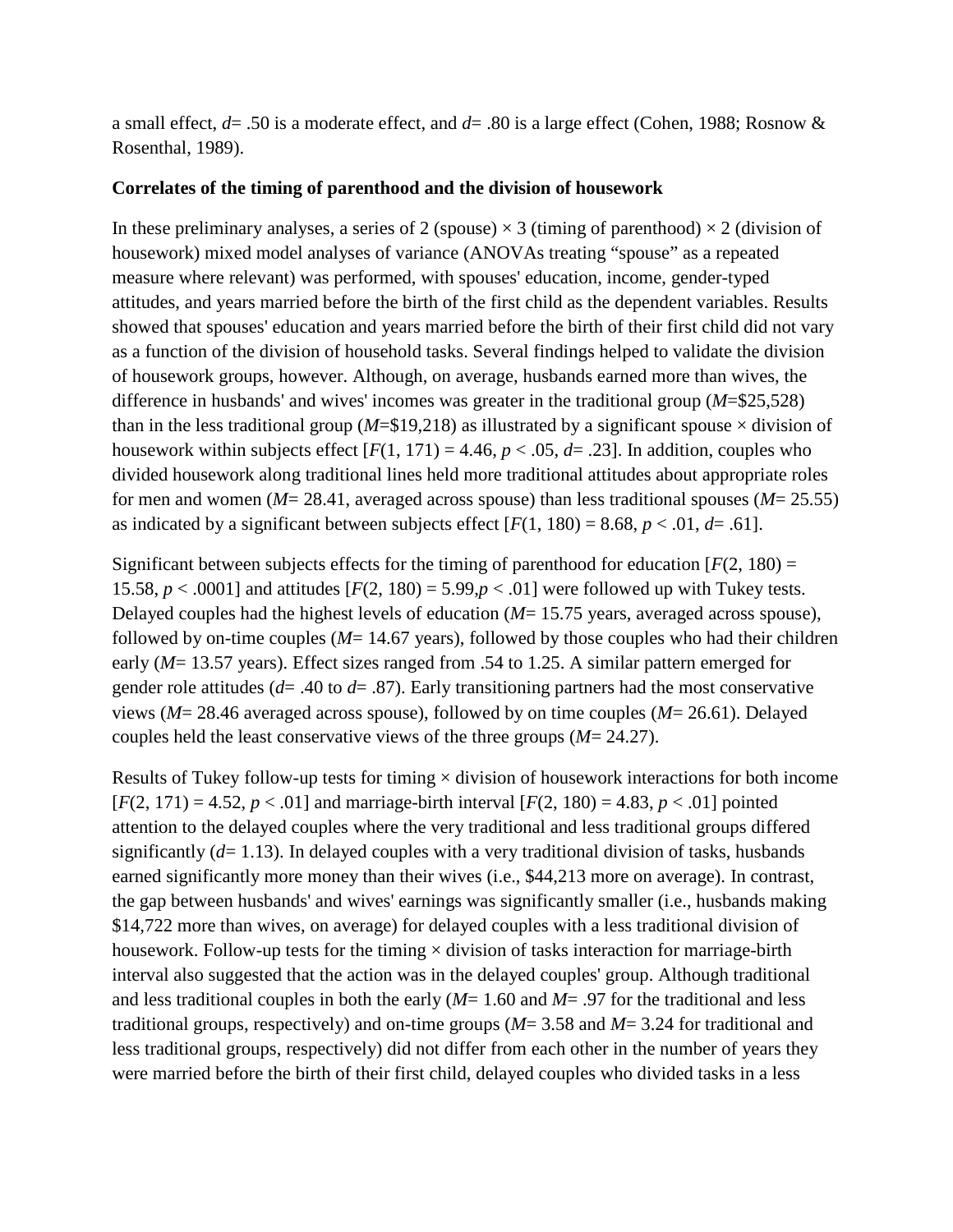traditional manner were married for a longer period of time (*M*= 4.28) before the birth of their first child than delayed couples who divided tasks in a traditional manner (*M*= 2.29; *d*= .94).

#### **Marital quality as a function of the timing of parenthood and division of housework**

To ensure that the substantive results would not simply reflect the group differences we found in social class (i.e., income and education), gender-typed attitudes, or years married before the birth of the first child, we treated the background variables as covariates. Only a few modest correlations between the covariates and the marital outcomes of interest emerged. Years married before parenthood was significantly correlated with husbands' satisfaction (*r*= .20, *p* < .01), wives' satisfaction ( $r = .16$ ,  $p < .05$ ) and wives' conflict ( $r = -.17$ ,  $p < .05$ ). Other modest correlations included husbands' education with wives' satisfaction (*r*= .18, *p* < .01), husbands' gender-role attitudes with husbands' satisfaction (*r*=−.15, *p* < .05) and wives' gender role attitudes with husbands' love  $(r= .16, p < .05)$ .

Controlling for husbands' and wives' education, income, gender-typed attitudes and years married before the birth of their first child, a 3 (timing of parenthood)  $\times$  2 (division of housework)  $\times$  2 (spouse) multivariate analyses of variance (MANCOVA) was first performed, treating "spouse" as a repeated measure and marital love, conflict, and satisfaction as dependent variables. This analysis yielded a significant within subjects spouse  $\times$  timing of parenthood  $\times$ division of housework effect related to the central hypothesis of the study,  $F(10, 171) = 3.55$ ,  $p <$ .001. To follow up this finding, a series of three ANCOVAs were conducted using the same design and focusing on marital love, conflict, and satisfaction as dependent variables. Effects for the timing of parenthood provided a test of the main effects hypothesis and were no higher than trend levels for each of the dependent variables [i.e.,  $F(2, 171) = 2.59$ ,  $p = .08$ ;  $F(2, 171) =$ 2.25,  $p = .10$ ;  $F(2, 171) = 1.83$ , $p = .16$  for marital love, conflict, and satisfaction, for between subjects effects, respectively].

As hypothesized, however, consistent, significant results were found for the more complex timing  $\times$  division of housework interaction effects [i.e.,  $F(2, 171) = 2.90$ ;  $p < .05$ ;  $F(2, 171) =$ 6.15;  $p < .001$ ;  $F(2, 171) = 2.96$ ;  $p < .05$ , for marital love, conflict, and satisfaction, respectively]. Bonferroni's *t* tests showed that early, first-time parents with a less traditional division of labor reported higher levels of marital conflict and lower levels of love during the childrearing years than couples who had their children early and divided tasks in a traditional manner (see Table 2). Effect sizes were .50 and .70 for conflict and love respectively. Traditional and less traditional early-timed wives, but not husbands, differed significantly in marital satisfaction, with wives in traditional marriages reporting greater marital satisfaction than those in marriages in which tasks were divided in a less traditional manner  $(d=0.41)$ . As predicted, the opposite pattern of findings emerged for the delayed group. Delayed, first-time parents who divided tasks in a traditional manner reported less marital satisfaction and greater marital conflict than delayed couples who divided tasks more equally (*d*= .87 and .89 for satisfaction and conflict, respectively). No differences between the division of housework groups were found for delayed couples' reports of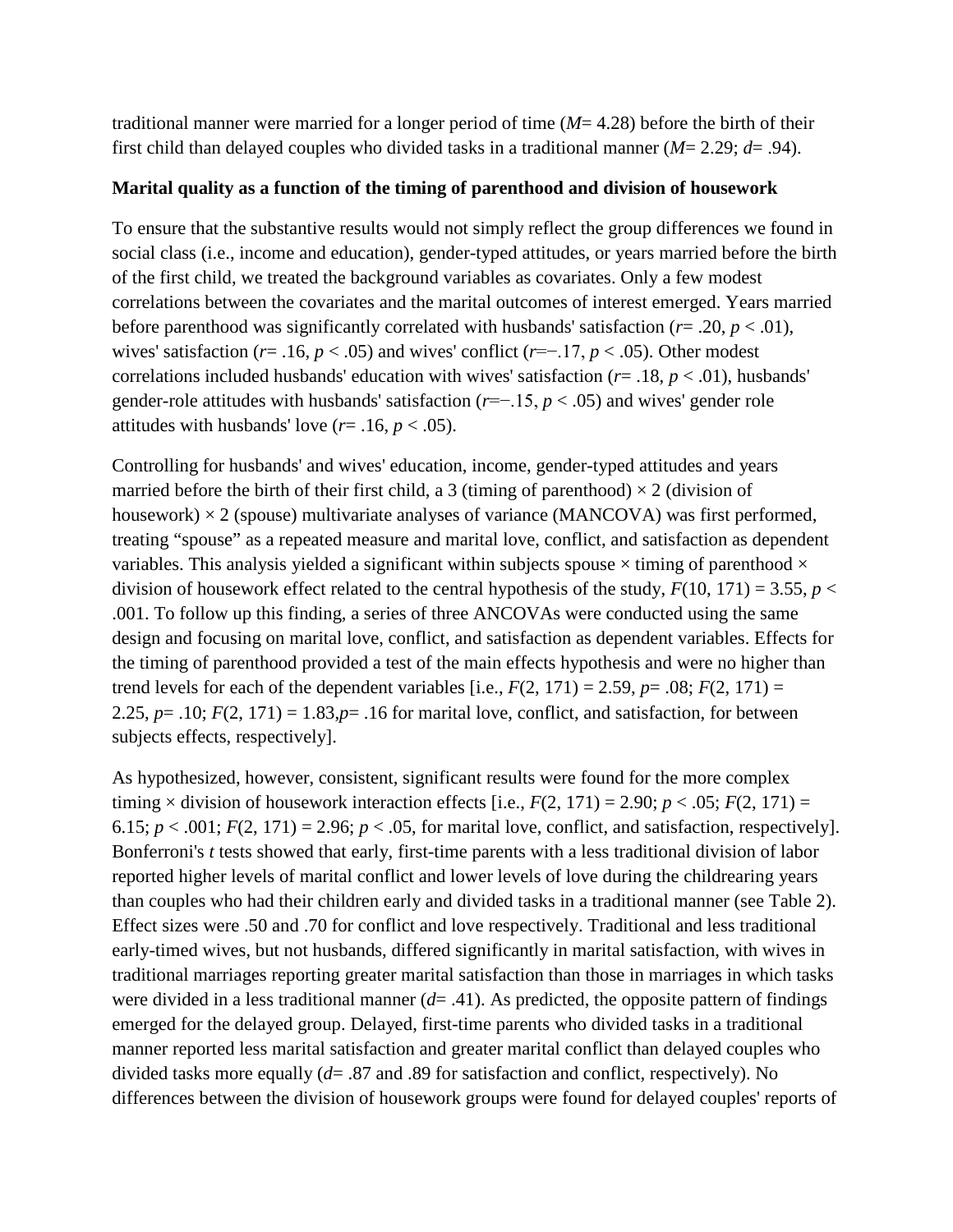love. There were no differences in marital satisfaction or conflict between the less traditional and traditional couples who transitioned to parenthood "on time." Wives' gender-role attitudes exerted significant or near significant effects on the outcomes for marital love  $[F(1, 171) =$ 4.34,  $p < .05$ ] and marital satisfaction  $[F(1, 171) = 3.26, p = .07]$ . Husbands' and wives' income, education, years married before the birth of their first child, and husbands' gender-role attitudes were not significant covariates.

### **[Table 2 Omitted]**

#### **Post hoc analyses**

Concerned that perhaps the variable representing the timing of parenthood simply was acting as a proxy for wives' gender-role attitudes, timing of parenthood was replaced with a dichotomous variable reflecting wives' gender role attitudes (using a median split), and a new series of analyses was performed. These analyses yielded no significant main effects for wives' attitudes or any significant interactions involving wives' attitudes. Therefore, the timing of parenthood is not a proxy for gender-role attitudes.

### **Discussion**

The hypothesized relationships between couples' timing of parenthood, their division of feminine-typed household tasks, and their marital quality during the childrearing years were partially supported in these analyses. Results indicate that the timing of the transition to parenthood alone does not have implications for couples' marital well-being 10 years later and that examining the different routes into the division of housework for couples who become parents early versus late sheds further light on couples' reports of marital love, satisfaction, and conflict during the childrearing years. More specifically, results showed that although a less traditional division of labor implies marital discord for couples who become parents early, this pattern is associated with positive marital outcomes for parents who delay childbearing. In addition, findings revealed similar patterns for husbands and wives, the second goal of the study, as indicated by the consistently significant "between subjects effects" in these models.

Why are early-transitioning parents with a less traditional division of housework at risk for poorer marital quality? In contrast to couples who have their first child later, the early-first-birth couples—the least educated and most conservative in terms of gender-role attitudes of the three groups—may be more likely to use their families of origin and traditional societal norms as models of domestic labor. The husbands and wives in this investigation are likely to have experienced a traditional, gender-segregated division of household tasks in their own families of origin. Thus, despite their dual-earner status, these early-transitioning couples may experience less conflict in their marriages when they have a traditional division of labor—with the wife being responsible for the great majority of the daily household tasks—than when their division of housework is more collaborative. Wives in these families may experience husbands' involvement in housework as a troublesome reminder that life has not unfolded as anticipated and that they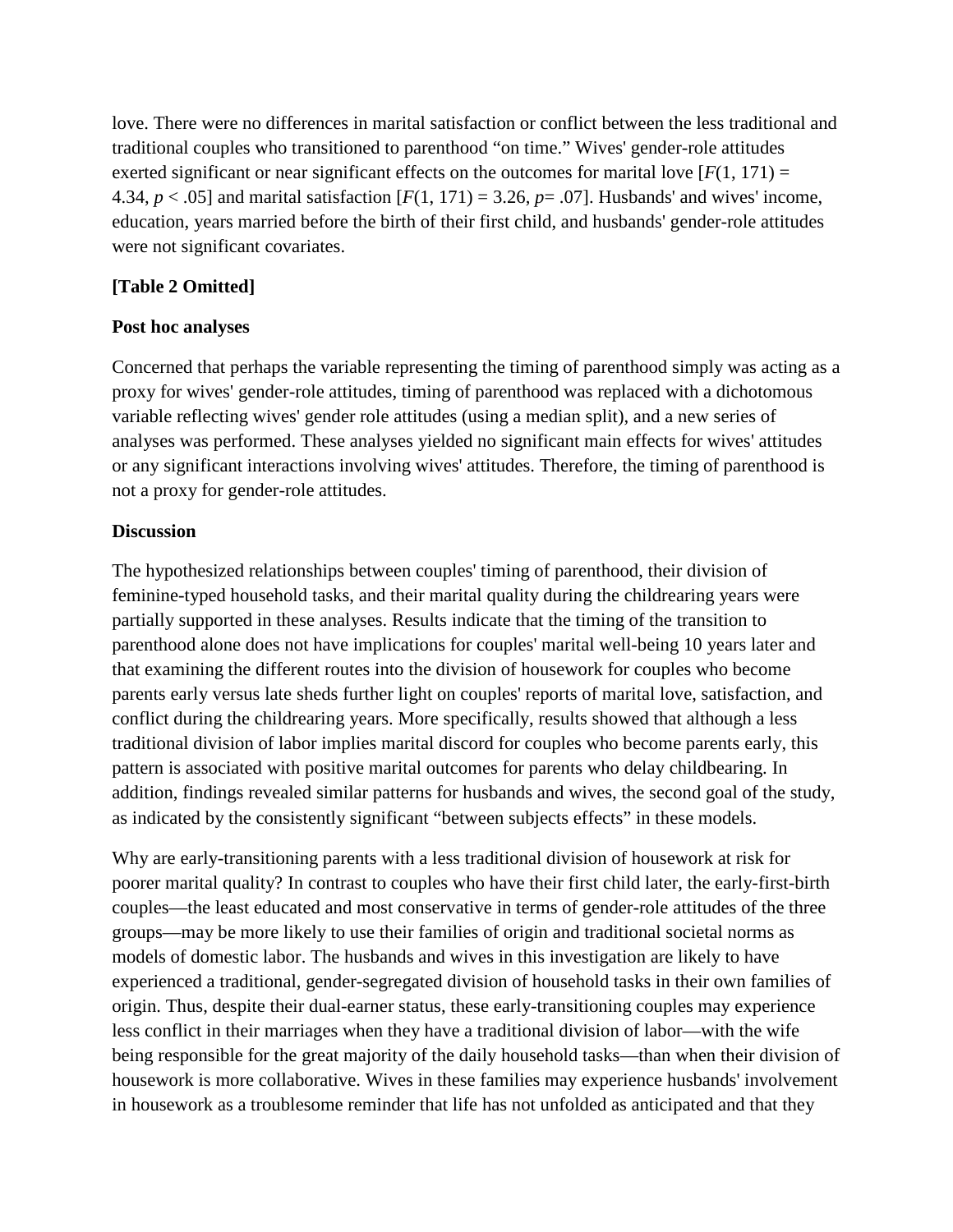(still employed outside the home full-time despite their more conservative attitudes) are forced by circumstance to share housework and give up control in a traditionally feminine-typed domain of family life. The between-subjects findings suggest that marital quality is not only compromised for wives in these situations, but for their husbands as well. These men, in the midst of rearing school-age children and working in lower paying jobs, may resent their involvement in traditionally feminine household tasks, feeling that their time and energy should be focused on breadwinning. These negative feelings regarding the way in which their marital roles have unfolded over time may, in turn, be transferred to their marriages and result in greater conflict and dissatisfaction with the marriage overall.

In contrast, Coltrane and Ishii-Kuntz (1992) suggested that delayed couples, who in the current study are better educated and less conservative in terms of gender-role attitudes than those who transitioned to parenthood early, are likely to have been exposed to a more diverse range of "others" for social comparison and are thus more likely to expect and desire a more equitable division of housework than those who made the transition early. In addition, couples who have children later have had more time to experiment with role sharing and more experience negotiating housework before the birth of a first child than parents who have children at younger ages. Hence, as predicted, the delayed couples faring least well maritally (i.e., less marital satisfaction and greater marital conflict) in the study were those for whom their life experiences were incongruent with their current behavior. The delayed, traditional couples, although no different in education and gender-typed attitudes from their delayed, less traditional counterparts, had the greatest disparity in income for husbands and wives, with husbands earning three times their wives' income, on average. In addition, when compared with the delayed, less traditional couples, they had been married a shorter time before the birth of their first child. Hence, even though these couples appeared to be on a less traditional life course trajectory in terms of their later age at first birth, higher education, and its associated liberal gender-typed attitudes, they behaved in a more traditional manner in terms of their earnings and their duration of marriage before the birth of their first child.

These findings underscore the importance of congruence between one's background, beliefs, and behaviors. Couples at risk for lower marital quality during the childrearing years were those for whom these factors were incongruent. Taken together, these findings are particularly salient given the greater variability that exists today in parents' ages at the birth of their first child and the emergence of the dual-earner lifestyle as the modal arrangement for married American couples. With the advent of the dual-earner couple, egalitarian role sharing in marriage has been heralded as advantageous and ideal, particularly for women (Kessler & McRae, 1982; Ross, Mirowsky, & Huber, 1983). These findings would suggest, however, that it is important to consider a dual-earner couple's history and life course trajectory before assuming that greater sharing of tasks is necessarily good for marital quality. Although such an arrangement may be associated with positive marital well-being for husbands and wives who become parents later in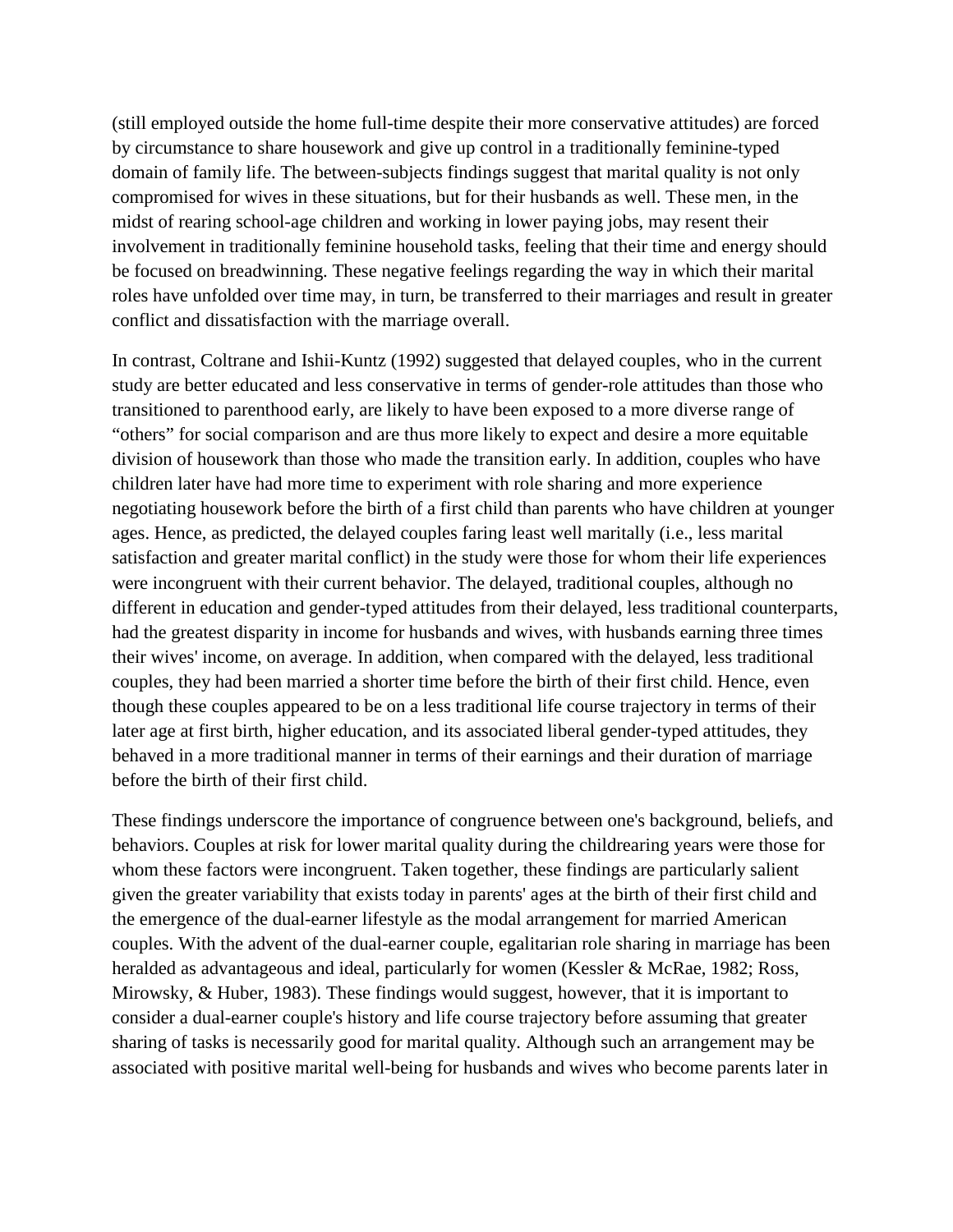life, couples who become parents early and divide tasks more equally may find themselves experiencing greater marital conflict.

In this article, attention has been called to the importance of the timing of the transition to parenthood and its potential impact on marital quality years later. In addition, this work reinforces suggestions made by Luster and Okagaki (1993) underscoring the importance of considering the combined influence of multiple factors when examining the connections between the timing of life course events and family functioning. This study has built upon past work by considering how these factors are associated with marital quality for dual-earner, married couples who have weathered the transition to parenthood and are in the midst of raising two school-aged children. In contrast to Coltrane and Ishii-Kuntz's (1992) sample, which was comprised of a mix of husbands and wives in both dual- and single-earner families with firstborn children ranging in age from less than a year to 18 years old, the sample in the current study, small (i.e.,  $n=180$ ) relative to their national data set, was comprised of dual-earner couples—all of whom had an eldest child in the fourth or fifth grade. Although this sample does not permit one to generalize the findings to the population at large, it allowed for a focus on how the timing of parenthood and the division of household tasks may be associated with marital quality for couples in which both husbands and wives are employed and in which all couples sampled have been parents for approximately the same amount of time (i.e., 10 years). The cross-sectional nature of the work, however, offers only a snapshot of dynamic family processes. Furthermore, although a strength of the study was the inclusion of both husbands and wives, more research is needed that takes advantage of between- and within-family comparisons in the study of minority families and families facing more challenging economic circumstances than the middle- and working-class families that participated in this study.

This research underscores that "Neither traditional or egalitarian arrangements guarantee nirvana." (Cowan & Cowan, 1987, p. 170) In the face of rapid demographic changes in family life, what is important for dual-earner couples' marital well-being is the congruence, or match, between their behaviors, beliefs, and backgrounds—not just immediately following the birth of their first child but into the childrearing years as well.

### **Note**

Parts of this article were presented at the annual meeting of the National Council on Family Relations, Arlington, Virginia, November 7–10, 1997. The author gratefully acknowledges Ella Bashore, Matthew Bumpus, Devon Corneal, Maria Eguia, Julia-Jackson-Newsom, Mary Maguire, Beth Manke, Sharon McGroder, Emily Smith, Robert Smith, Jennifer Tanner, Corinna Jenkins-Tucker, Jackie Weinstock, and Kimberly Updegraff for their assistance in bringing this project to fruition. The author is also most appreciative of the guidance and advice contributed by Ann Crouter throughout the preparation of this manuscript, as well as helpful feedback from Jay Belsky, Alan Booth, and Susan McHale on earlier versions of this article. The research was supported by Grant R01-H32336–02 from the National Institute for Child Health and Human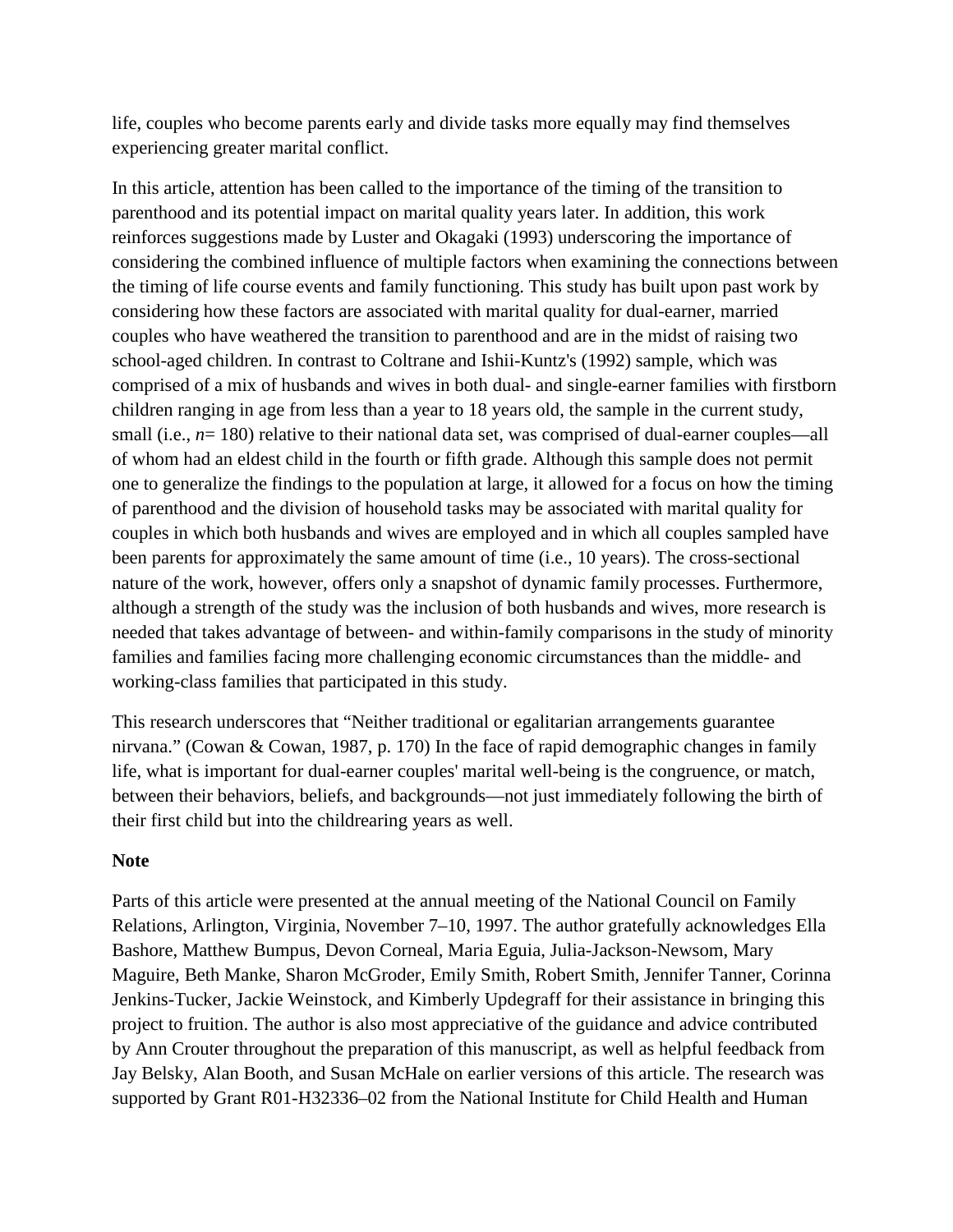Development (Ann C. Crouter & Susan M. McHale, The Pennsylvania State University, coprincipal investigators).

### **References**

Baldwin, W., & Nord, C. (1984). Delayed childbearing in the U.S.: Facts and fictions. *Population Bulletin*, **39**, 1–37.

Belsky, J., & Kelly, J. (1994). *The transition to parenthood: How a first child changes a marriage*. London : Vermilion.

Belsky, J., & Pensky, E. (1988). Marital change across the transition to parenthood. *Marriage and Family Review*, **12**, 133–156.

Belsky, J., & Rovine, M. (1990). Patterns of marital change across the transition to parenthood: Pregnancy to three years postpartum.*Journal of Marriage and the Family*, **52**, 5–19.

Booth, A., & Edwards, J. N. (1985). Age at marriage and marital instability. *Journal of Marriage and the Family*, **47**, 67–75.

Braiker, H., & Kelley, H. (1979). Conflict in the development of close relationships. In R.Burgess & T.Huston (Eds.), *Social exchange and developing relationships* (pp. 135–168). New York : Academic Press.

Bronfenbrenner, U. (1979). The ecology of human development: Experiments by nature and design. Cambridge , MA : Harvard University Press.

Cohen, J. (1988). *Statistical power analysis for the behavioral sciences*. Hillsdale , NJ : Erlbaum.

Coltrane, S. (1990). Birth timing and the division of labor in dual-earner families: Exploratory findings and suggestions for future research. *Journal of Family Issues*, **9**, 132–148.

Coltrane, S. (1996). *Family man: Fatherhood, housework, and gender equity*. New York : Oxford University Press.

Coltrane, S., & Ishii-Kuntz, M. (1992). Men's housework: A life course perspective. *Journal of Marriage and the Family*, **54**, 43–57.

Cowan, C. P., & Cowan, P. A. (1992). *When partners become parents: The big life change for couples*. New York : Basic Books.

Cowan, P. A., & Cowan, C. P. (1987). Men's involvement in parenthood: Identifying the antecedents and understanding the barriers. InP. W.Berman & F. A.Pedersen (Eds.), *Men's transitions to parenthood: Longitudinal studies of early family experiences* (pp.141–174). Hillsdale , NJ : Erlbaum.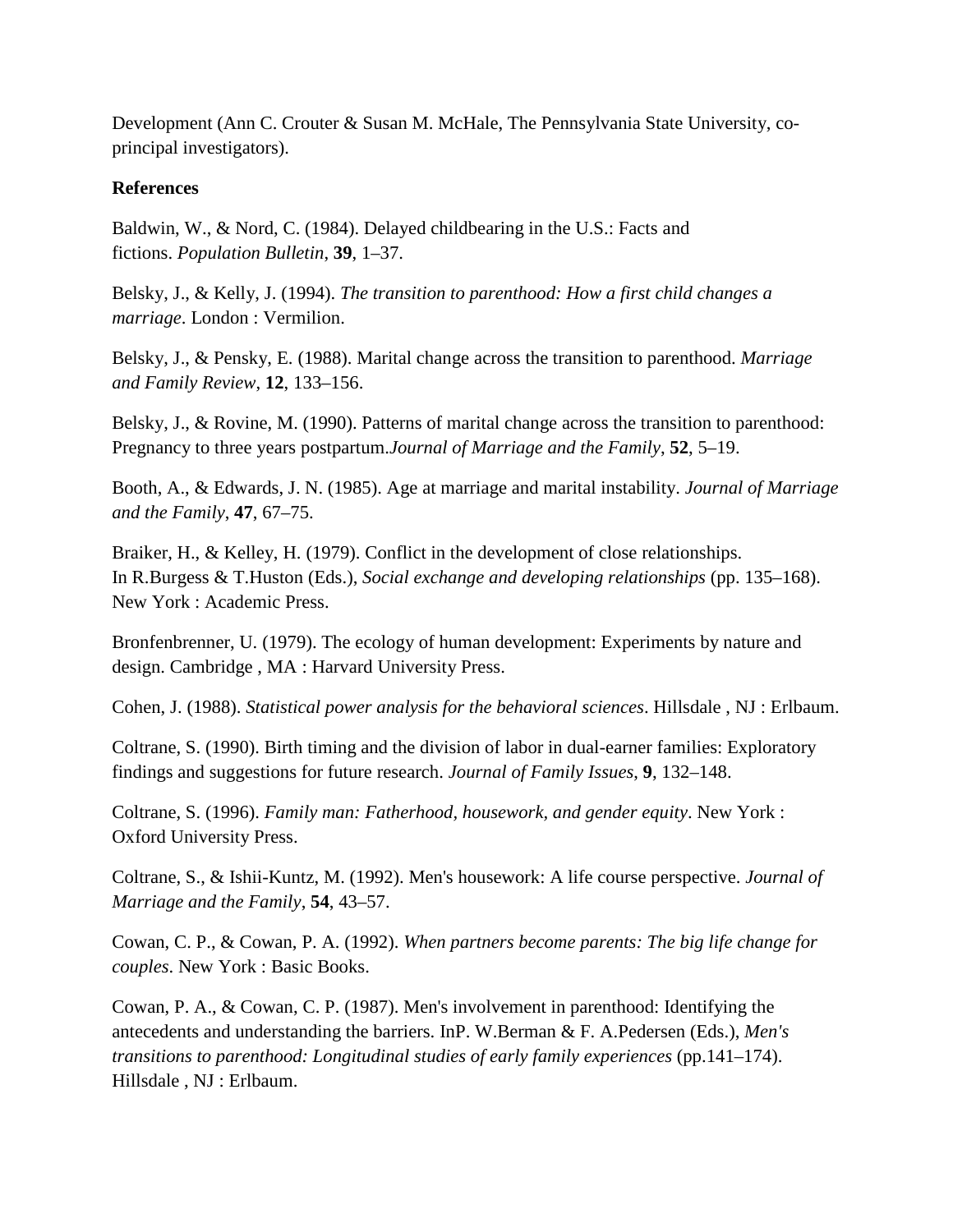Daniels, P., & Weingarten, K. (1982). *Sooner or later: The timing of parenthood in adult lives*. New York : W. W. Norton.

Elder, G. H. (1995). The life course paradigm: Social change and individual development. In P.Moen, G. H.Elder, &K.Luscher (Eds.)*Examining lives in context: Perspectives on the ecology of human development*. Washington , DC : American Psychological Association

Elder, G. H. (1998). The life course and human development. In R. M.Lerner (Ed.), *Handbook of child psychology, Vol. 1: Theoretical models of human development*. New York : Wiley

Hobbs, D. (1965). Parenthood as a crisis: A third study. *Journal of Marriage and the Family*, **27**, 367–372.

Huston, T. L., McHale, S. M., & Crouter, A. C. (1986). Changes in the marital relationship during the first year of marriage. In R.Gilmour& S.Duck (Eds.), *The emerging field of personal relationships* (pp.109–132). Hillsdale , NJ : Erlbaum

Kessler, R. C., & McCrae, J. A. (1982). The effects of wives' employment on the mental health of married men and women. *American Sociological Review*, **47**, 216–227.

LeMasters, E. E. (1957). Parenthood as crisis. *Marriage and Family Living*, **19**, 352–355.

Lewis, C., & Kiren, G. (1977). You can't have your cake and eat it too: Some considerations of the error term. *Psychological Bulletin*,**84**, 1150–1154.

Luster, T., & Okagaki, L. (1993). Multiple influences on parenting: Ecological and life-course perspectives. In T.Luster and L.Okagaki(Eds.), *Parenting: An ecological perspective*. Hillsdale , NJ : Erlbaum

May, K. A. (1982). Factors contributing to first-time fathers' readiness for fatherhood: An exploratory study. *Family Relations*, **31**,353–361.

McHale, S. M., & Crouter, A. C. (1992). You can't always get what you want: Incongruence between sex-role attitudes and family work roles and its implications for marriage. *Journal of Marriage and the Family*, **54**, 537–547.

McHale, S. M., & Huston, T. L. (1985). The effect of the transition to parenthood on the marriage relationship: A longitudinal study.*Journal of Family Issues*, **6**, 409–433.

Nakao, K., & Treas, J. (1994). Updating occupational prestige and socioeconomic scores: How the new measures measure up.*Sociological Methodology*, **21**, 1–72.

Rindfuss, R. R., Morgan, S. P., & Swicegood, G. (1988). *First births in America*. Berkeley : University of California Press.